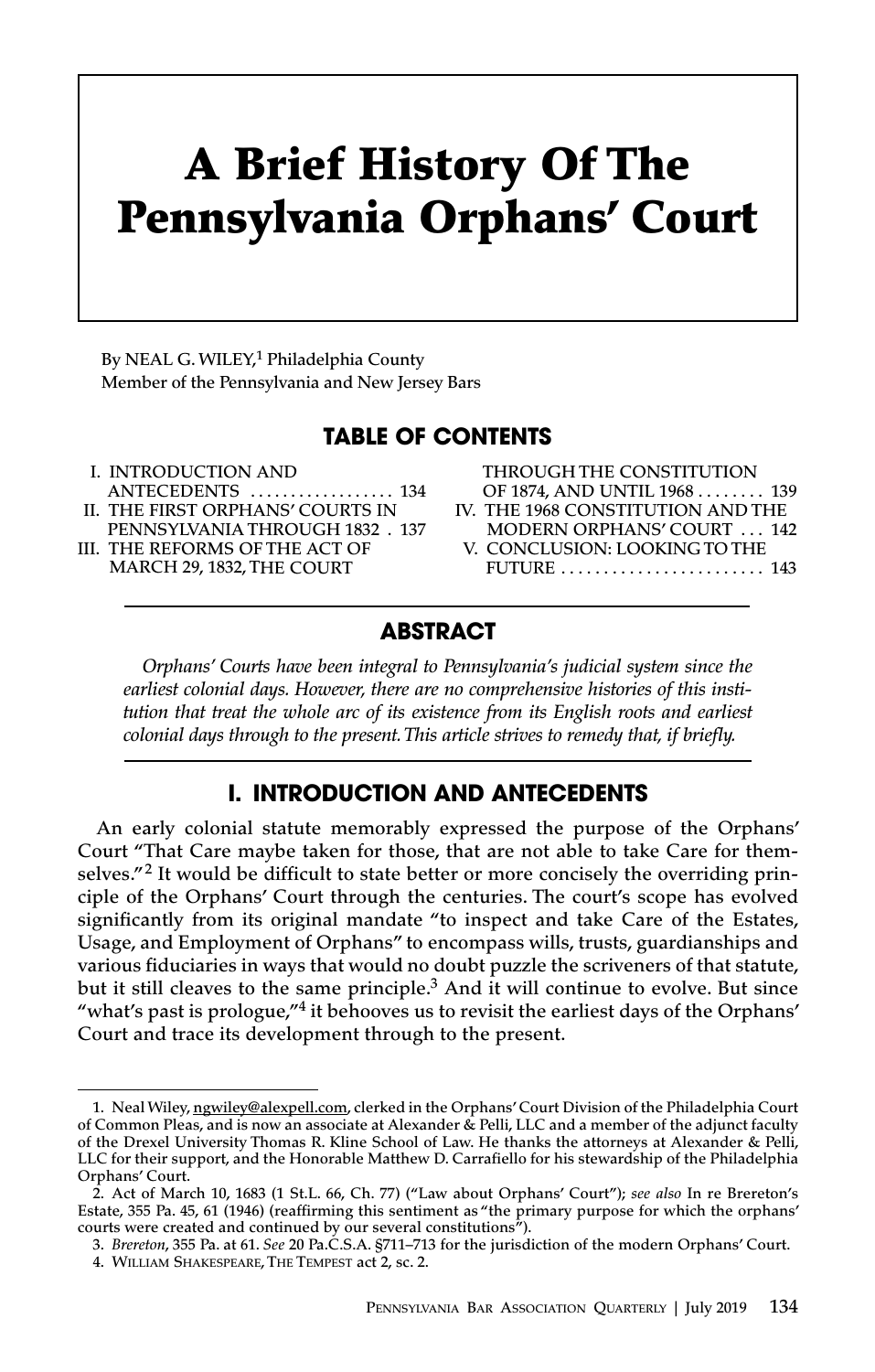**The roots of the Pennsylvania Orphans' Court are in England, more specifically in London. That the Orphans' Court sprang from English soil should come as no surprise, since Pennsylvania inherited its Common Law from England, but the Orphan's Court "had no place in the common law."<sup>5</sup> Rather, the Orphans' Court finds its inspiration in the London Court of Orphans. <sup>6</sup> This court's origins are murky, but apparently extend back as far as January 14, 1276, when "Gregory de Rokesle, the mayor, and 'other reputable men' granted wardships of John, William, and Matilda, the orphans of Alan Godard, to Sarah, his widow. She was to hold the houses, buildings, possessions, rents, chattels, and all goods belonging to the said orphans till they come of age."<sup>7</sup>**

**Eventually, this court came to have broad powers over guardians and the persons and property of orphans until the age of majority. In addition to appointing**

**"That Care may be taken for those, that are not able to take Care for themselves."**

**guardians, the court also took recognizances from executors and administrators of deceased parents with minor children, which served as a mechanism to ensure that the property owed to minor children of deceased fathers would be preserved for their benefit and actually paid out to them when they reached majority. <sup>8</sup> In lieu of the payment of an orphan's inheritance to a guardian, the court could also accept the inheritance and hold it in its coffers,** *in custodia legis***, until the orphan reached majority. 9**

**The privilege of access to the London Court of Orphans has long been considered one of the customary liberties afforded to residents of the free city of**

**London. <sup>10</sup> While prosaic enough by today's standards, the value of the Court of Orphans to the London citizenry is easy to appreciate when contrasted with the thoroughly feudal system that prevailed elsewhere.**

**Outside of London and the other cities where similar courts were available, the personal estates of decedents were administered by ecclesiastical courts according to Canon Law. <sup>11</sup> Historically, different systems prevailed depending on whether the**

<sup>5.</sup> W. G. Hawkins, Jr., Orphans' Courts in Pennsylvania, 35 Am. L. Reg. and Rev. 438, 438 (1896).

**<sup>6.</sup>** *Id***.**

**<sup>7.</sup> CHARLES CARLTON,THE COURT OF ORPHANS 13 (1974).**

<sup>8.</sup> Id. at 14. A recognizance is "an obligation of record," which "resembles a bond, but differs from it in **being an acknowledgement of a former debt upon record." BLACK'S LAW DICTIONARY 1436 (4th ed. 1968).** *See also* **2 WILLIAM BLACKSTONE, COMMENTARIES \*341.**

<sup>9.</sup> CARLTON, supra note 7, at 50. The accumulated funds held this way by the court could be lent to third **parties, generating income for the orphans and providing a source of capital.** *Id***. at 50–51.**

**<sup>10.</sup> Hawkins,***supra* **note 5, at 438; Horner v. Hasbrouck, 41 Pa. 169 (1862).The "Liberties of London"were** of ancient origin, and important enough to have been confirmed in the Magna Carta itself: "And let the Tity of London keep all its ancient liberties and free customs, on land and on the water." Magna Carta ¶ **13 (The 1215 edition reads: "***Et civitas London. habeat omnes antiquas libertates et liberas consuetudines suas,* tam per terras, quam per aquas."). Other English cities established Courts of Orphans in time, either by cus**tom or fiat, but London's was the archetype. CARLTON,** *supra* **note 7, at 23.**

**<sup>11.</sup> THEODORE F.T. PLUCKNETT, A CONCISE HISTORY OF THE COMMON LAW 725–27 (5th Ed. 1956). Of course, decedents who died seized of rural real property were subject to the complex rules governing feudal estates in land restricting their heritability, which engendered their own guardianships as the feudal incident of wardship. 2 WILLIAM BLACKSTONE, COMMENTARIES \*87–88. Londoners and the other burghers who were the main constituents of Orphans' Courts were unlikely to have large rural landholdings, and real property within most boroughs was held by burgage tenure, and was often administered like chattel.** *See,*  $e.g.,$  2 POLLOCK & MAITLAND, THE HISTORY OF ENGLISH LAW BEFORE THE TIME OF EDWARD I. 330-21 (1898); 1 COKE'S INSTITUTES §167 (Co. Litt. 167) ("And in some cities and buroughes, lands may passe as chattels by **will nuncupative or paroll without writing."). Therefore, a discussion of the administration of personal property will suffice for our purposes.**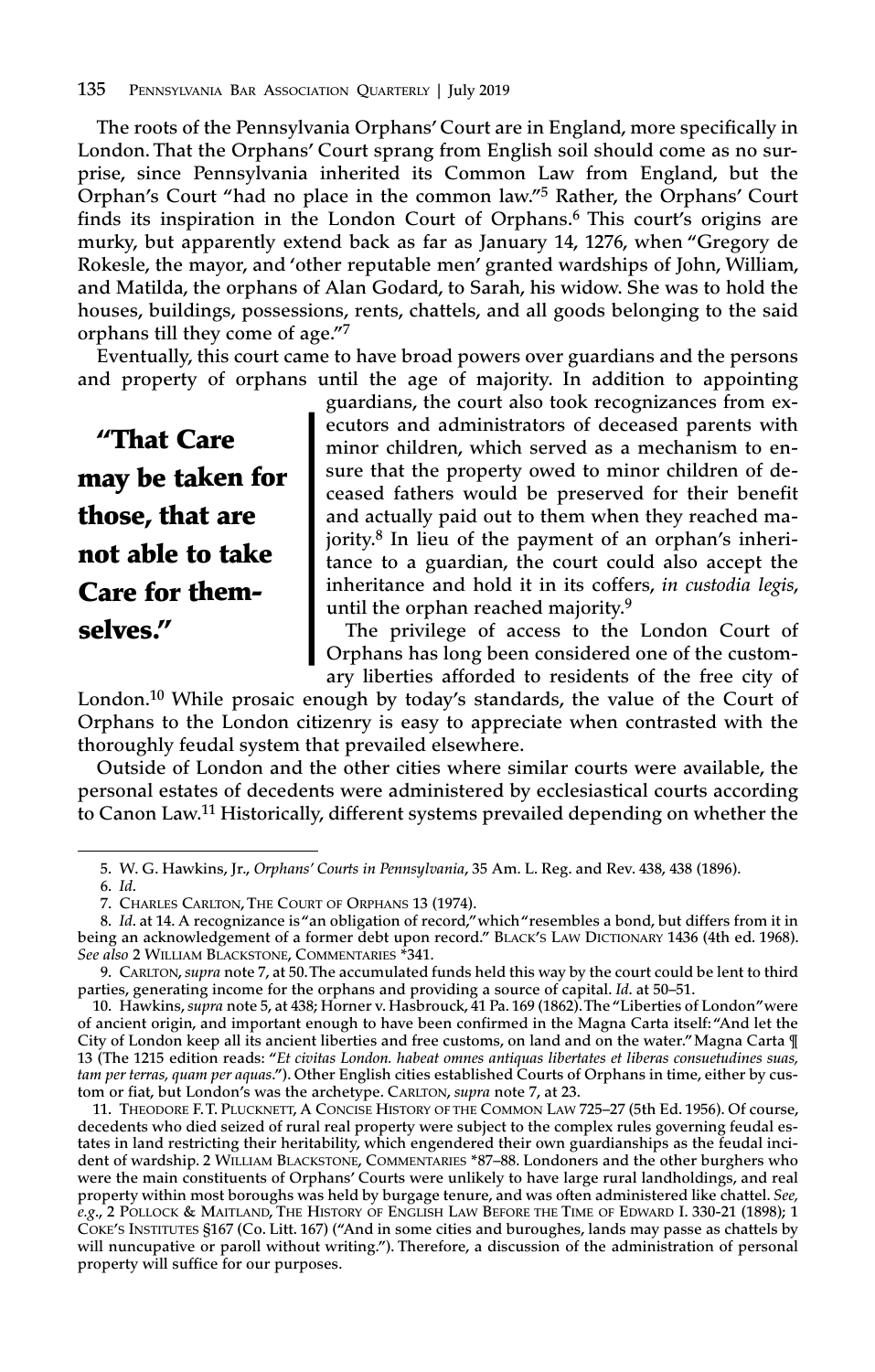**decedent died testate or intestate, but both eventually came under the jurisdiction of the ecclesiastical courts. <sup>12</sup> In either case, an official known as an"ordinary,"often the bishop of the decedent's diocese or appointed by him, would appoint an administrator or decide the validity of the will. <sup>13</sup> Where the decedent owned significant property in more than one diocese, probate jurisdiction was reserved for the archbishop, "by way of special prerogative,"who would appoint a "judge of the prerogative court" to hear such cases. 14**

**This arrangement, which stood until 1857, <sup>15</sup> was fraught with complexity and ripe for abuse. The ecclesiastical courts proceeded according to Canon Law, which was largely derived from Civil, or Roman law, so practice there was very different from practice in the courts of law and equity—i.e., most other courts in England. <sup>16</sup> This tended to isolate estate practice from other legal disciplines, and produced its own set of professionals at Doctors' Commons in London. <sup>17</sup> Worse, the only means of compulsion directly available to the ecclesiastical courts was excommunication. 18 While this must once have been a fearsome penalty, its efficacy waned over time, which led parties to other courts—especially chancery—in search of remedies binding on persons and property, not just the conscience. <sup>19</sup> Worse still than the distinct and tortuous procedure of the ecclesiastical court, was the risk of abuse. For example, until 1670, while creditors of intestate estates were protected by the fact that the ordinary was personally liable for unpaid debts of the estate, heirs enjoyed no such protection. <sup>20</sup> Unscrupulous ordinaries and administrators could, and did, simply pocket the balance of the personalty once any debts were paid instead of turning it over to the heirs. 21**

**All of these factors were surely on the mind of Penn and his government in 1683 when they created the Orphans' Court—especially the last issue, which had by then been remedied but existed within their living memory. Pennsylvania needed a court to handle guardianship and orphans' estates, and eventually probate and administration, that was more functional than the ecclesiastical system, and broader in its scope than the London Court of Orphans. It had to be sufficient unto itself, because the main recourse for enforcing the otherwise unenforceable on general principles**

**21.** *Id***. at 730.**

**<sup>12.</sup> PLUCKNETT,** *supra* **note 11, at 730, 740.**

**<sup>13.</sup>** *Id***. at 279, 740–41.**

**<sup>14.</sup> 3 WILLIAM BLACKSTONE, COMMENTARIES \*65–66.**

<sup>15. 20 &</sup>amp; 21 Victoria, c. 77 (1857) (creating a Court of Probate administered as part of the English judi**ciary, supplanting the ecclesiastical court in this role).**

**<sup>16.</sup> 3 WILLIAM BLACKSTONE, COMMENTARIES \*99. Blackstone offered some choice observations about the** clergy and the purity of their motives for claiming this jurisdiction for themselves, but that is far beyond the scope of this article! Ecclesiastical jurisdiction left a permanent mark on the areas of law that it en**compassed, which is still visible in our Orphans' Court. For example, initial process in the ecclesiastical** courts was by citation, a procedure that continues in use to this day. Id. at \*100. 20 Pa.C.S.A. §764 **("Jurisdiction of the person shall be obtained by citation to be awarded by the orphans' court division** upon application of any party in interest."). Similarly, the exceptio (pl. exceptiones) procedure of Roman law **became, likely through the ecclesiastical intermediary, the"exception"of Orphans' Court practice, which was only abolished in 2016.** *See* **WILLIAM L. BURDICK,THE PRINCIPLES OF ROMAN LAW AND THEIR RELATION TO MODERN LAW 643, J. Inst. 4.13.1,** *and* **prior O.C. Rule 7 (effective until September 1, 2016).**

**<sup>17.</sup> GEORGE D. SQUIBB, DOCTORS' COMMONS, A HISTORY OF THE COLLEGE OF ADVOCATES AND DOCTORS OF LAW 25 (1977).**

**<sup>18.</sup> 3 WILLIAM BLACKSTONE, COMMENTARIES \*99.**

**<sup>19.</sup>** *See, e.g***., PLUCKNETT** *supra* **note 11, at 742 ("Particularly in the sixteenth and seventeenth centuries, the inadequacy for all practical purposes of the ecclesiastical courts drove litigants into chancery.").**

**<sup>20.</sup>** *Id***. at 730.The situation was remedied by the 1670 Statute of Distributions which empowered ordi**naries to take bonds which would be recognized in secular courts, providing a temporal as well as spiri**tual remedy. 22 & 23 Charles II (1670).**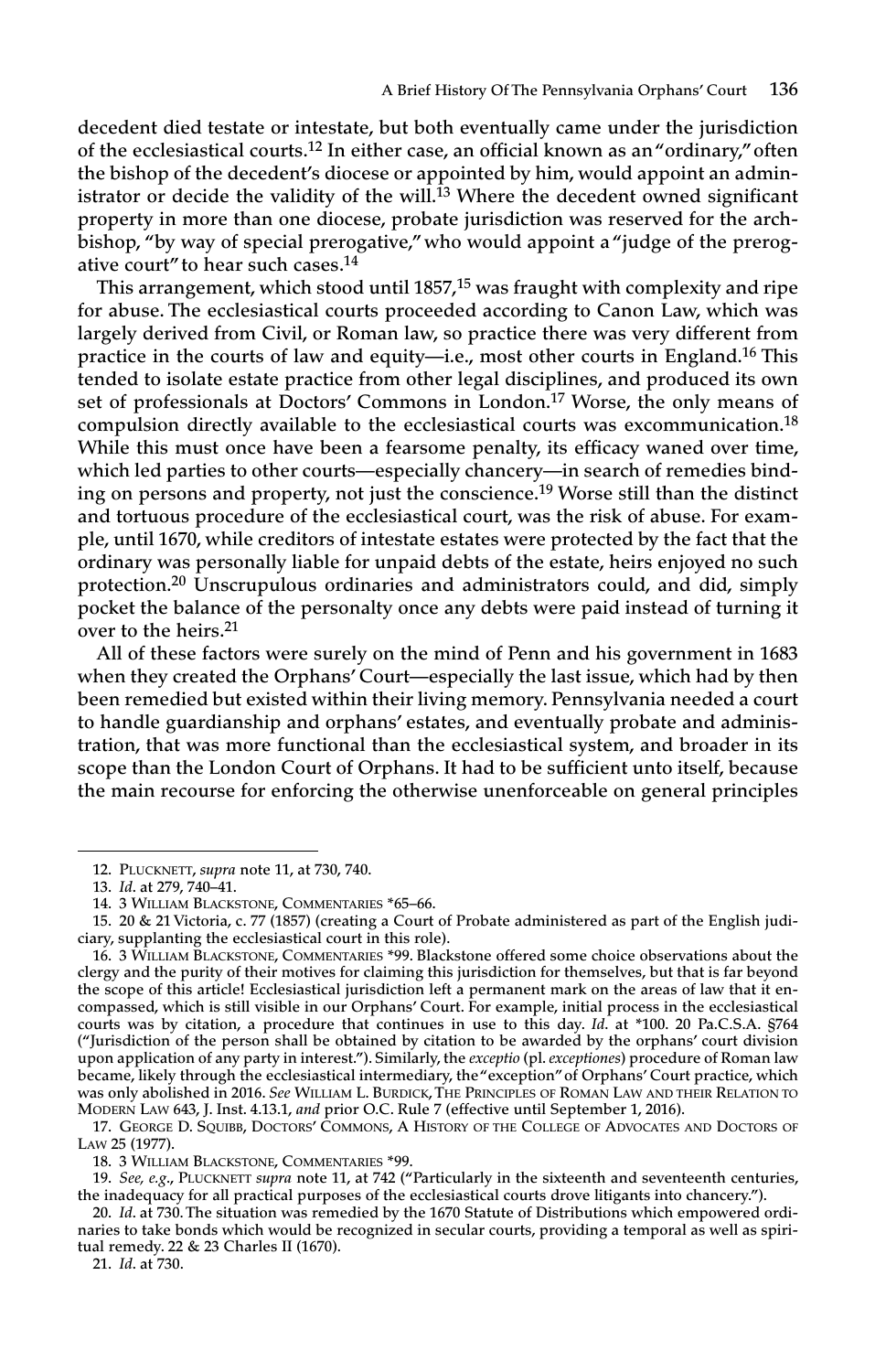**of fairness—a separate chancery—has never effectively existed in Pennsylvania. 22 Finally, considering the religious oppression suffered by the Quakers in England at the hands of the courts, <sup>23</sup> and in keeping with the spirit of the new colony, <sup>24</sup> it had to be secular and free from invidious religious influence.**

#### **II. THE FIRST ORPHANS' COURTS IN PENNSYLVANIA THROUGH 1832**

**It would take centuries for the Pennsylvania Orphans' Court to achieve all of those goals, but its beginnings, however humble, were a huge step forward. The Pennsylvania Orphans' Court was first constituted by an act of the Provincial Assembly on March 10, 1683, which read in its entirety:**

**Be it enacted &c: That the Justices of each respective County-Court Shall Sitt twice every year, to inspect and take Care of the Estates, Usage, and Employment of Orphans, which Shall be called The Orphans-Courts, and Sitt the first third [***sic***] day of the week in the first & eighth month yearly; That Care may be taken for those, that are not able to take Care for themselves. 25**

**Of these sixty-odd words, about half concern the court's schedule and staff, leaving scant room for details about its procedure and jurisdiction, beyond the ringing, but vague, injunction "that care may be taken." It appears that the earliest Pennsylvania Orphans' Courts were of limited scope and closely followed the mandate of the London archetype to supervise orphans' estates, only reaching decedents' estate and other matters incidentally when they affected guardians and their wards. Any discussion of the business of the Orphans' Court from the statutes empowering it in early colonial days should be taken with a grain of salt, however, because these statutes were very vague and the operation of the courts notoriously informal. 26**

**Within a few years, the Provincial Assembly would begin to broaden the scope of the court. For example, an Act of Assembly dated May 3, 1688 empowered the court to allow the sale of land from estates towards "defraying such Just Debts, the Education of such Child or Children, Support of the Widdow, and the better improving the remainder of the estate to their Advantage."<sup>27</sup>**

**As the colony's corpus of legislation grew and developed, the powers and mandate of the Orphans' Court would became clearer and more concrete. Compared to prior legislative offerings, the Act of October 28, 1701, for example, provided an extensive treatment of jurisdiction and procedure in the Orphans' Court. <sup>28</sup> In addition**

**<sup>22.</sup> WILLIAM H. LOYD, THE EARLY COURTS OF PENNSYLVANIA 160 (1910). A combination of a populist abhorrence of unilateral power concentrated in one place and the want of trained lawyers prevented chancery from taking hold in Pennsylvania as a separate institution, but courts of common pleas have ob**viously exercised equitable powers all along. See also, Lawrence Lewis Jr., The Courts of Pennsylvania in the *Seventeenth Century***,THE PENNSYLVANIA MAGAZINE OF HISTORY AND BIOGRAPHY,Vol. 5, No. 2 (1881), at 147.**

**<sup>23.</sup> CRAIG W. HORLE, THE QUAKERS AND THE ENGLISH LEGAL SYSTEM, 1660-1688 45–46, 238–42 (1988) (discussing the formal and procedural disenfranchisement of Quakers by the English courts of the period).**

**<sup>24.</sup>** *See, e.g***., Article XXXV of Penn's Frame of Government of Pennsylvania of 1682—Laws Agreed upon in England (providing that no believer in the "one Almighty" be "molested or prejudiced for their religious persuasion").**

**<sup>25.</sup> Act of March 10, 1683 (1 St.L. 66, Ch. 77).**

**<sup>26.</sup> Lewis,** *supra* **note 22, at 155.**

<sup>27.</sup> Act of May 3, 1688 (1 St.L. 132, Ch. 188) ("Law about sale of intestates' land by the widow or admin**istrator."). It is worth recalling that real property was not always freely alienable from decedents' estates. Personal representatives only gained the power to sell real property not specifically devised with the Act of April 18, 1949.This power is now codified at 20 Pa.C.S.A. §3351.**

<sup>28.</sup> Act of October 28, 1701 (2 St.L. 148, Ch. 106) ("An Act for Establishing Court of Judicature in this **Province and Counties Annexed").This act also governs jurisdiction and procedure in other county courts.** It was disapproved and repealed by Queen Anne and her privy council in 1706, but its provisions would be largely reenacted in future statutes, such as the Act of March 27, 1713. See LOYD, supra note 22, at 229.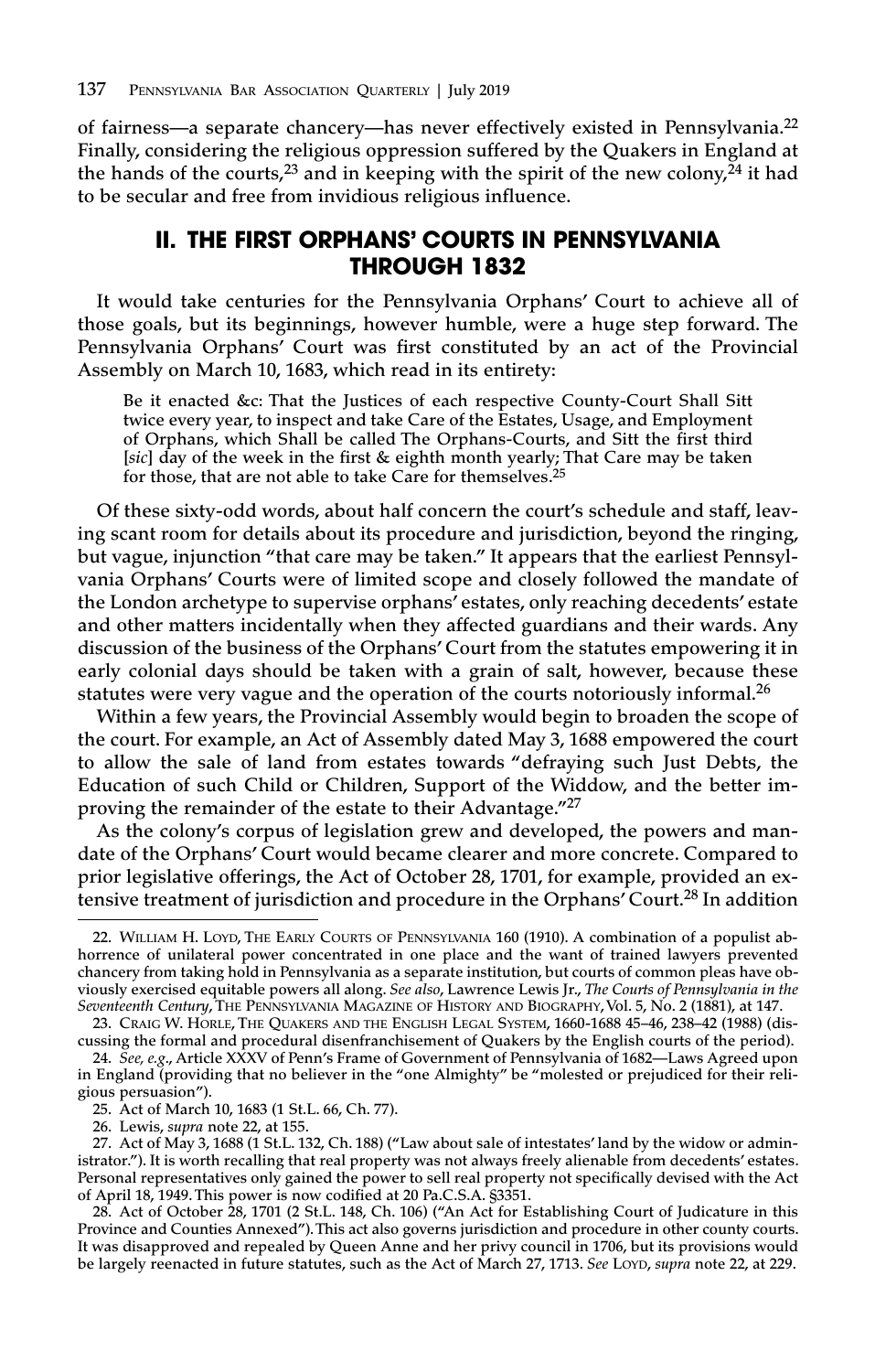**to details concerning the court's composition and schedule, this act explicitly granted powers of compulsion to the Orphans'Court,including powers to issue process and arrest warrants for noncompliance, and set the scope of the Court's jurisdiction to include anyone "intrusted [sic] with or anyways accountable for" property of orphans or minors, whether as guardian, trustee, personal representative, or in other capacities. <sup>29</sup> While such <sup>a</sup> detailed discussion of the court and its powers was new, the subject matter of the court that it describes was largely the same as the original London archetype concerning the estates of widows and orphans. 30**

**The Act of January 12, <sup>1705</sup> marked the first major departure from the London model.This "Act for the Better Settling of Intestates' Estates,"among other reforms, included the following provisions:**

**The said Orphans' court in the respective counties shall and may, and are hereby enabled to proceed and call such administrators to account for and touching the goods of** *any person* **dying intestate; and upon hearing and due consideration thereof, to order and make just and equal distribution of what remaineth clear (after all debts, funeral and just expenses of every sort first allowed and deducted) among the wife and children or children's children (if any such be) or otherwise to the next of kindred to the dead person. 31**

**No longer was the Orphans' Court's jurisdiction limited to decedent's estates involving widows and orphans—now any administrator (though not ye<sup>t</sup> any executor) could be called to account before this court, which could ensure that the estate was administered in an orderly fashion and that he or she distributed the net estate according to the laws of intestate succession.**

**The next major developments in the Orphans' Court came with the Act of March 27, 1713, which would remain in force, with occasional amendment, until 1833. <sup>32</sup>The court retained the powers conferred by the Acts of October 28, 1701, and January 12, <sup>1705</sup> (which was explicitly incorporated<sup>33</sup>) with <sup>a</sup> few modifications, especially to the relationship and division of jurisdiction between the court and Register General, 34 the precursor to the Register of Wills.The status of the Orphans' Court as <sup>a</sup> court of record was confirmed. <sup>35</sup> New powers were granted or explicitly enumerated for the first time, too, such as the ability to revoke letters of administration for cause shown. 36 The Act also empowered the court to allow the loan of estate funds at interest, reminiscent of the London Court of Orphans. <sup>37</sup>This Act also, for the first time, explicitly granted an appeal of actions by the Orphans' Court directly to the Supreme Court, <sup>a</sup> right which would persist for over <sup>250</sup> years. 38**

**The Act of March 27, 1713, as amended, would hold sway over Orphans' Court practice and procedure for <sup>a</sup> hundred and twenty years. During those years, British colonial rule would give way to independence, and Pennsylvania would become <sup>a</sup>**

**<sup>29.</sup> Act of October 28, 1701 (2 St.L. 148, Ch. 106), at Section VIII.**

**<sup>30.</sup>** *See* **LOYD,** *supra* **note 22, at 229–230.**

**<sup>31.</sup> Act of January 12, 1705 (2 St.L. 199, Ch. 135), at Section I (emphasis added).**

**<sup>32.</sup> Act of March 27, 1713 (3 St.L. 14, Ch. 197). LOYD,** *supra* **note 22, at 230–231.**

**<sup>33.</sup> Act of March 27, 1713 (3 St.L. 14, Ch. 197), at Section IV.**

**<sup>34.</sup> On this office, and the Register's Court,** *see infra* **note 63.**

<sup>35.</sup> Act of March 27, 1713 (3 St.L. 14, Ch. 197), at Section I. Courts of record are those "whose acts and **judicial proceedings are enrolled, or recorded, for a perpetual memory and testimony, and which have power to fine or imprison for contempt,"which possess a seal, and the functions of which are independent of the officer presiding. BLACK'S LAW DICTIONARY 425–26 (4th ed. 1951).**

**<sup>36.</sup> Act of March 27, 1713 (3 St.L. 14, Ch. 197), at Section I.**

**<sup>37.</sup>** *Id***. at Section III.**

<sup>38.</sup> Id. at Section IV. See infra, text accompanying note 82, regarding the abolition of the direct appeal **to the Supreme Court in 1980.**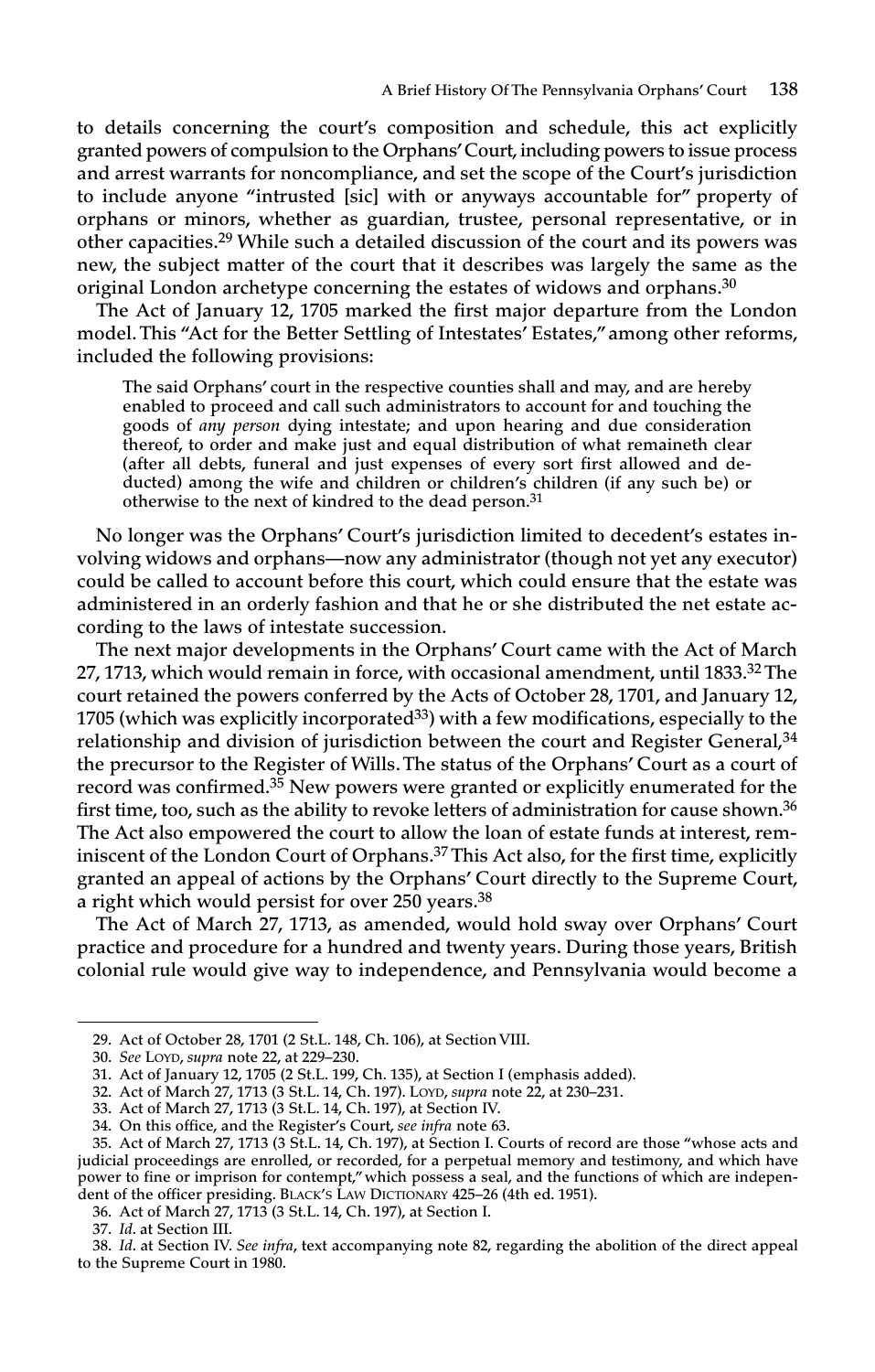**state.The first state constitution, passed in convention on September 28, 1776, confirmed the place of the Orphans' Court among the other courts of the commonwealth. 39**

**Despite the long period of relative stasis, or perhaps because of it, the Pennsylvania Orphans' Court of the early nineteenth century was increasingly illequipped to handle the growing demands placed upon it. While nominally a court of record since 1713, <sup>40</sup> "it was not, at first, accorded that dignity,"and its decrees and adjudications suffered collateral attack in other courts. <sup>41</sup> Justice Duncan, writing for the Pennsylvania Supreme Court in the 1824 opinion** *McPherson* **v.** *Cunliffe***, presented a grim picture of the decay of the court:**

**Nothing has been more irregular than the practice of these courts generally; there may be exceptions, but they are very rare. These orders depend on loose scraps of paper deposited in untitled pigeon-holes, or packed up as useless lumber in old trunks; and when to this, is added, and it is a sore evil, their transmission from hand to hand, as the clerks of these courts are moved off the stage in rapid succession. . . . Nothing so much requires legislative attention as the proceedings in the orphans' courts, for as sure as we descend into our graves, so sure into this court we must come; and the man would be a real public benefactor who would devise set forms, and furnish directions in conducting the vast business in these courts, where we every day find so deplorable a system of confusion. 42**

**The Court in** *McPherson* **v.** *Cunliffe* **held that Orphans' Court decrees were no longer subject to collateral attack, but much remained to be done to rehabilitate the Orphans' Court. <sup>43</sup> Fortunately, the pleas of Justice Duncan for legislative action did not go unanswered.**

# **III. THE REFORMS OF THE ACT OF MARCH 29, 1832, THE COURT THROUGH THE CONSTITUTION OF 1874 AND UNTIL 1968**

**On March 23, 1830, the General Assembly adopted a joint resolution that a commission "revise the several statutes relative to the settlement of accounts before Registers, and proceedings in the Orphans' Court."<sup>44</sup> The three appointed commissioners, William Rawle,Thomas I. Wharton, and Joel Jones, presented their findings and draft codes to the General Assembly on January 31, 1831, less than a year later. 45**

**In their preliminary remarks, the commissioners quoted from Justice Duncan's rebuke in** *McPherson* **v.** *Cunliffe* **that "nothing so much requires legislative attention as the proceedings in the orphans' courts,"and reflect that but for the injunction of the legislature to address it first, they"should probably have reserved this subject to the last, and given it the utmost deliberation that our limits allowed,"so difficult did they esteem the task. <sup>46</sup> Despite that, and the fact that they completed their revision in a matter of months, the fruit of the Commission's labors was well received. <sup>47</sup> The Commissioners who produced the next revision of Orphans' Court laws were effusive in their praise, writing in 1917 that the prior acts "were drafted with great care and consummate skill."48**

**<sup>39.</sup> PA. CONST. of 1776, Ch. II, Section 26.**

**<sup>40.</sup>** *See supra***, note 35.**

**<sup>41.</sup> LOYD,** *supra* **note 22, at 235.**

**<sup>42.</sup> McPherson v. Cunliff, 11 Serg. & Rawle 422, 14 Am. Dec. 642 (Pa. 1824).**

**<sup>43.</sup>** *Id***.**

**<sup>44.</sup> PRELIMINARY REMARKS OF THE COMMISSIONERS OF THE REVISED CODE OF PENNSYLVANIA (January 31, 1831).**

**<sup>45.</sup>** *Id***.**

**<sup>46.</sup>** *Id***.**

**<sup>47.</sup>** *See, e.g.,* **Horner v. Hasbrouc***k***, 41 Pa. 169, 178 (1862).**

**<sup>48.</sup> JOHN MARSHALL GEST, GEORGE E. ALTER, & THOMAS J. BALDRIGE, REPORT OF THE COMMISSION TO CODIFY AND REVISE THE LAW OF DECEDENTS' ESTATES 1 (1917).**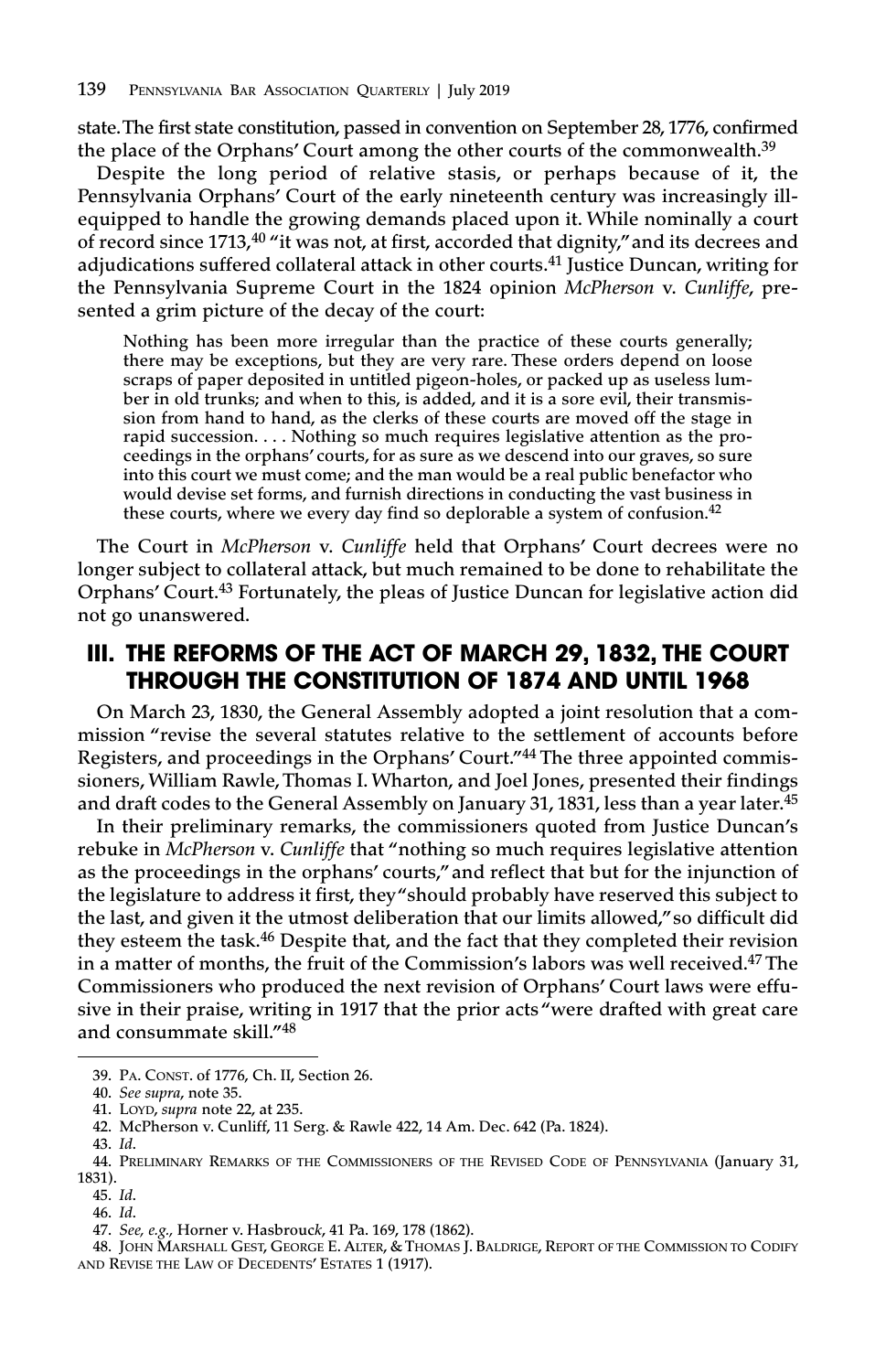**In March of 1832, the General Assembly passed slightly modified forms of the acts proposed by the Commission (one pertaining to the Register of Wills49 and one to the Orphans' Court50) which Governor George Wolf signed into law, effective the next August.These foundational pieces of legislation, bolstered by additional legislation over the next few years, <sup>51</sup> would govern the substance and procedure of the Orphans' Court into the twentieth century.**

**The differences between these laws and the ones they supplanted are stark. Prior legislation was a patchwork affair and even the major statutes like the Acts of 1701 and 1713 were only a few pages long, and established broad, general principles with few particulars. These major acts were then modified over time by a multitude of subject-specific acts. The result was an "ill-digested" body of confusing law. <sup>52</sup> In contrast, the Orphans' Court Act of 1832 alone covered thirty or so printed pages in sixty-one sections. The substance, too, was much more specific, providing granular detail about procedure and substance. This change represented the first effort to systematically group all legislation related to the Orphans' Court in one place, and the Act explicitly repealed any law that contradicted it. <sup>53</sup> The result was the first group of laws on the subject that could be called a "code,"<sup>54</sup> and which begins to resemble our modern Probate, Estates, and Fiduciaries Code ("PEF Code"). 55**

**The new code brought to the practice and jurisdiction of the Orphans'Court more internal consistency than it had previously enjoyed. For example, the powers of the court over administrators (such as removal for cause, auditing and adjudicating accounts, and fixing security) now extended to executors, as well. <sup>56</sup> Actions in partition were discussed extensively, <sup>57</sup> and the court began to assert jurisdiction over trustees. 58**

**The court that was taking shape would by now have been unrecognizable by William Penn or anyone experienced in the London Court of Orphans. Its jurisdiction had expanded significantly, and its practice and procedure had become a unique blend of the major legal traditions of England and the United States. In the words of one nineteenth-century commentator:**

**In the orphans' court practice, are found the** *motion, rule, fieri facias***, and** *subpoena* **of the common law courts, the** *petition* **of chancery, and the** *citation* **of the doctors commons; and mingled with them, the** *order, decree***, and** *sequestration* **derived through these equity and ecclesiastical tribunals, from the civil and canon laws. 59**

**A notable addition to the jurisdiction of the court outside of the framework of the 1832 act came with the Price Act of 1853. <sup>60</sup> This act granted courts, including the Orphans' Court when title derived by descent, the power to "decree the sale, mortgage, leasing, or conveyance upon ground rent" of real property where the titled**

**<sup>49.</sup> Act of March 15, 1832 (P.L. 135) ("Relating to Registers and Register's Courts").**

**<sup>50.</sup> Act of March 29, 1832 (P.L. 190) ("Relating to Orphans' Courts, their Organization, Powers, and Scope of Jurisdiction").**

<sup>51.</sup> See Act of April 8, 1833 (P.L. 315) ("Relating to the Descent and Distribution of the Estates of Intestates"); Act of April 8, 1833 (P.L. 249) ("Relating to Testamentary Writings"); and Act of February 24, **1834 (P.L. 70) ("Relating to Executors and Administrators—their Duties, Powers and Liabilities").**

**<sup>52.</sup>** *Horner***, 41 Pa. at 178.**

**<sup>53.</sup> Act of March 29, 1832 (P.L. 190), at Section LXI.**

**<sup>54.</sup> In the sense of a "complete system of positive law, scientifically arranged and promulgated by legislative authority." BLACK'S LAW DICTIONARY 323 (fourth edition).**

**<sup>55.</sup> 20 Pa.C.S.A.**

**<sup>56.</sup> Act of March 29, 1832 (P.L. 190), at Sections XIV–XXXI.**

**<sup>57.</sup>** *Id***. at Sections XXXVI–XLIX.**

**<sup>58.</sup>** *Id***. at Sections XIV.**

**<sup>59.</sup> LOYD,** *supra* **note 22, at 238 (1910) (quoting HOOD, ON EXECUTORS 103).**

**<sup>60.</sup> Act of April 18, 1853 (P. L. 503).**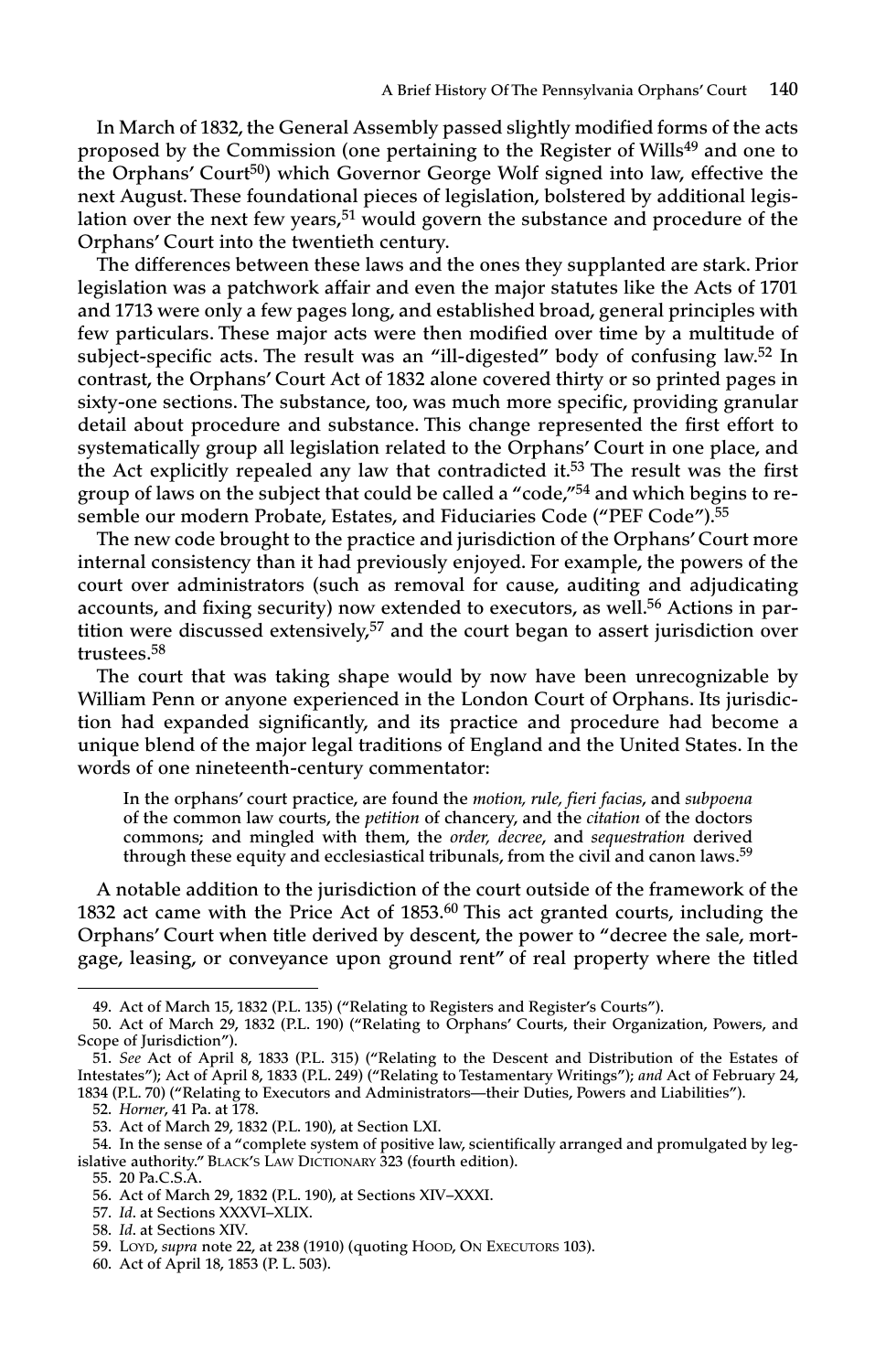**owner was under a legal disability. <sup>61</sup> Prior to this legislation, to resolve such issues of title, it was necessary to secure a special act of the general assembly. 62This power would stay an important part of the Orphans' Court's purview well into the twentieth century.**

**A significant consolidation of jurisdiction in favor of the Orphans' Court occurred with the ratification of the Constitution of 1874, which abolished the Register's Court<sup>63</sup> and vested its jurisdiction in the Orphans' Court. 64The result was one court with full powers to audit and settle the accounts of decedents' estates, where previously there were two with similar and overlapping powers, improving judicial economy and ensuring more certain outcomes for fiduciaries and litigants.**

**Major legislative change came again to the Orphans' Court in 1917 with a group of seven acts known "familiarly, if not jocularly, among the legal fraternity as the 'Seven Sisters Acts,'" drafted by a commission that included John Marshall Gest, a noted legal scholar and sitting Philadelphia Orphans' Court judge. <sup>65</sup> These acts mostly codified the changes to the law that had accumulated since 1832, but also brought a few notable changes to the practice and substance of the Orphans' Court. For example, the Intestate Act for the first time eliminated the distinction between a decedent's real and personal estate, a distinction which, though of ancient origin, had by then become purely arbitrary. <sup>66</sup> It also evened the scales by giving widows and widowers the same rights in their deceased spouse's intestate estates. 67**

**The pace of change to Orphans' Court law accelerated during the twentieth century—the court no doubt drawn by the major tides of social change of the same period. The next recodification began in 1947, just thirty years since the last effort, compared to the 85 years that the 1832 statues stayed in force.This time there were a series of acts over several years68 maintaining some of the basic divisions of the**

**64. Constitution of 1874, Article V, Section 22.**

**65. 6 PARTRIDGE-REMICK PRACTICE AND PROCEDURE IN THE ORPHANS' COURT DIVISION §44.01(2).The seven** acts were: The Intestate Act of 1917 (June 7, 1917, P.L. 429), the Wills Act of 1917 (June 7, 1917, P.L. 403), the Fiduciaries Act of 1917 (June 7, 1917, P.L. 447), the Orphans' Court Partition Act (June 7, 1917, P.L. 337), the Orphans' Court Act of 1917 (June 7, 1917, P.L. 363), the Revised Price Act of 1917 (June 7, 1917, P.L. 388), and the Register of Wills Act of 1917 (June 7, 1917, P.L. 415). For a warm appraisal of Judge Gest's schol**arship,** *see* **John H. Wigmore,** *Introduction* **to JOHN MARSHALL GEST,THE LAWYER IN LITERATURE v-xii (1913).**

**66. JOHN MARSHALL GEST, GEORGE E. ALTER, & THOMAS J. BALDRIGE, REPORT OF THE COMMISSION TO CODIFY AND REVISE THE LAW OF DECEDENTS' ESTATES 5 (1917).**

**67.** *Id***. at 6.**

68. The Intestate Act of 1947 (P.L. 80); The Wills Act of 1947 (P.L. 89); The Estates Act of 1947 (P.L. 100); the Principal and Income Act of 1947 (P.L. 1283); the Fiduciaries Act of 1949 (P.L. 512); the Fiduciaries Investment Act of 1949 (P.L. 1828); the Register of Wills Act of 1951 (P.L. 638); and the Estate Tax **Apportionment Act of 1951 (P.L. 1405).**

**<sup>61.</sup>** *Id***. at Section 1.**

<sup>62.</sup> ROLAND R. FOULKE, A TREATISE ON THE PRICE ACT RELATING TO REAL ESTATE IN PENNSYLVANIA §10 (1914). **63. A parenthetical discussion of the Register General, the Register's Court, and the Register of Wills will provide helpful context here. Colonial law provided for a "Register for Birth, Marriages, Burials,Wills** and Letters of Administration." Act of 1682 (1 St.L. 47, Ch. 47). This gave rise to the Register General (or **sometimes, Register-General), with an office in Philadelphia and deputies in the counties, whose respon**sibilities included the proving of wills and the issuance of letters of administration. LOYD, supra note 22, at 217-218. The duties of this office were set forth in detail by statute in 1705. Act of January 12, 1705 (2 St.L. 194, Ch. 133), Section VI. The Register's Court was created (though not by name) by a 1713 statue ("An **Act Concerning the Register-General's Office"), which provided that it would be composed of the Register General and two common pleas judges, who would hear caveats and audit accounts.The office** of Register General was abolished in 1777 by the same statute which created the office of the Register of Wills. Act of March 14, 1777 (9 St.L. 68, Ch. 748). An Act "Relating to Registers and Register's Courts" ap**peared in 1832 in tandem with the Orphans'Court legislation of that year, explicating the jurisdiction and** procedure of the Register and Register's Court at great length, giving the Register of Wills basic probate **jurisdiction, while the Register's Court decided caveats and other contested matters, and could hear ap**peals of the acts of the Register of Wills. Act of March 15, 1832 (P.L. 135); LOYD, supra note 22, at 236-237. The separate Register's Court persisted until its abolition in 1874, while the office of the Register of Wills, **of course, is still alive and well.**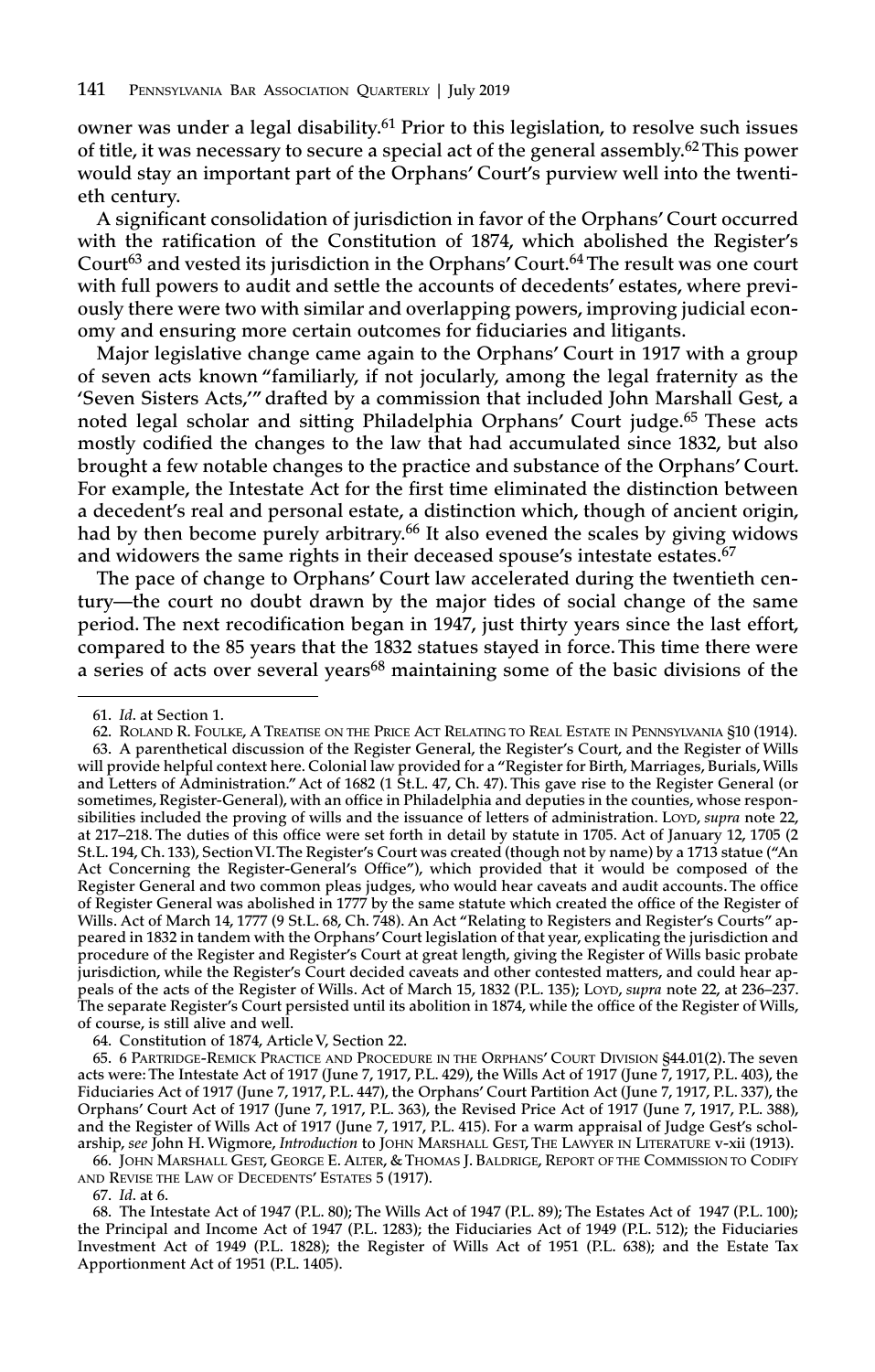**Seven Sisters Acts, while expanding the framework to add new acts, including a separate Principal and Income Act and an Estate Tax Apportionment Act.**

**Interestingly, it was only in this period that the Orphans' Court acquired one of its most important and familiar areas of jurisdiction today: the persons and estates of incapacitated adults.That this area should fall under the purview of the Orphans' Court was not a new idea. As early as 1914, Judge Hawkins of the Allegheny County Orphans' Court observed:**

**It has been frequently suggested that the jurisdiction of separate Orphans' Courts should be enlarged so as to embrace the care of lunatics and their estates; and these are certainly within the declared purpose of the organization of the Orphans' Court—"that care may be taken for those that are not able to take care for themselves."The machinery of that Court is admirably adapted to such care. 69**

**However, it would not be until amendments to the Orphans Court Act of 1951<sup>70</sup> which became effective on July 28, 1953, that the Orphans' Court acquired concurrent jurisdiction over the appointment of guardians of the estates of "incompetents" and the administration of their estates. Interestingly, this act applied to all counties except Philadelphia, whose courts of common pleas retained exclusive jurisdiction over incapacitated persons and their estates. Further amendment made Orphans' Court jurisdiction exclusive over administration of guardianship estates effective February 10, 1956, <sup>71</sup> and over appointment of guardians effective April 1, 1956<sup>72</sup> (both still excepting Philadelphia). The Philadelphia Orphans' Court finally acquired the same jurisdiction, effective September 1, 1957. 73**

# **IV. THE 1968 CONSTITUTION AND THE MODERN ORPHANS' COURT**

**Such was the state of the Orphans' Court, which had subsisted as an independent entity in Pennsylvania since 1683, on the eve of its abolition. Of course, the work of the court would continue—there has never been a shortage of orphans, literal or figurative—but as part of Pennsylvania's unified judicial system created by the constitution of 1968 rather than under its own banner.**

**The abolition of the separate Orphans' Court was discussed in Pennsylvania's 1968 constitutional convention, but was not unanimously favored by the delegates. The arguments for abolition shared the theme of promoting good governance and efficient administration.There was concern that the Orphans' Courts in some counties had become "fiefdoms"of influential judges. <sup>74</sup> It was submitted that unification of the courts could ease the perennial question of jurisdiction between Orphans' Courts and Common Pleas Courts on certain matters like creditor claims against decedents. <sup>75</sup> The basic advantage of being able to move and share resources and personnel between the Orphans' Court and other divisions was clear. <sup>76</sup> There were also arguments presented against the plan. In addition to appeals to tradition, there**

**<sup>69.</sup> WILLIAM G. HAWKINS, JR., ORPHANS' COURT PRINCIPLES AND PRACTICE IN PENNSYLVANIA 7 (1914).**

<sup>70.</sup> Act of August 10, 1951 (P.L. 1163), amended by the act of July 28, 1953 (P.L. 690) and the act of July **28, 1953 (P.L. 689).**

**<sup>71.</sup>** *See* **5 PARTRIDGE-REMICK PRACTICE AND PROCEDURE IN THE ORPHANS' COURT DIVISION §37.01(a).**

**<sup>72.</sup> Act 359 of 1956 (P.L. 1154).**

**<sup>73.</sup> Act 379 of 1957 (P.L. 794).**

**<sup>74.</sup> 2 JOURNAL OF THE CONSTITUTIONAL CONVENTION 852 (February 15, 1968) (statement of Delegate Scranton).**

**<sup>75.</sup>** *Id***. at 852–853 (February 15, 1968) (statements of Delegates Silverman and Braham).**

**<sup>76.</sup>** *Id***. at 851–852 (February 15, 1968) (statement of Delegate Scranton).**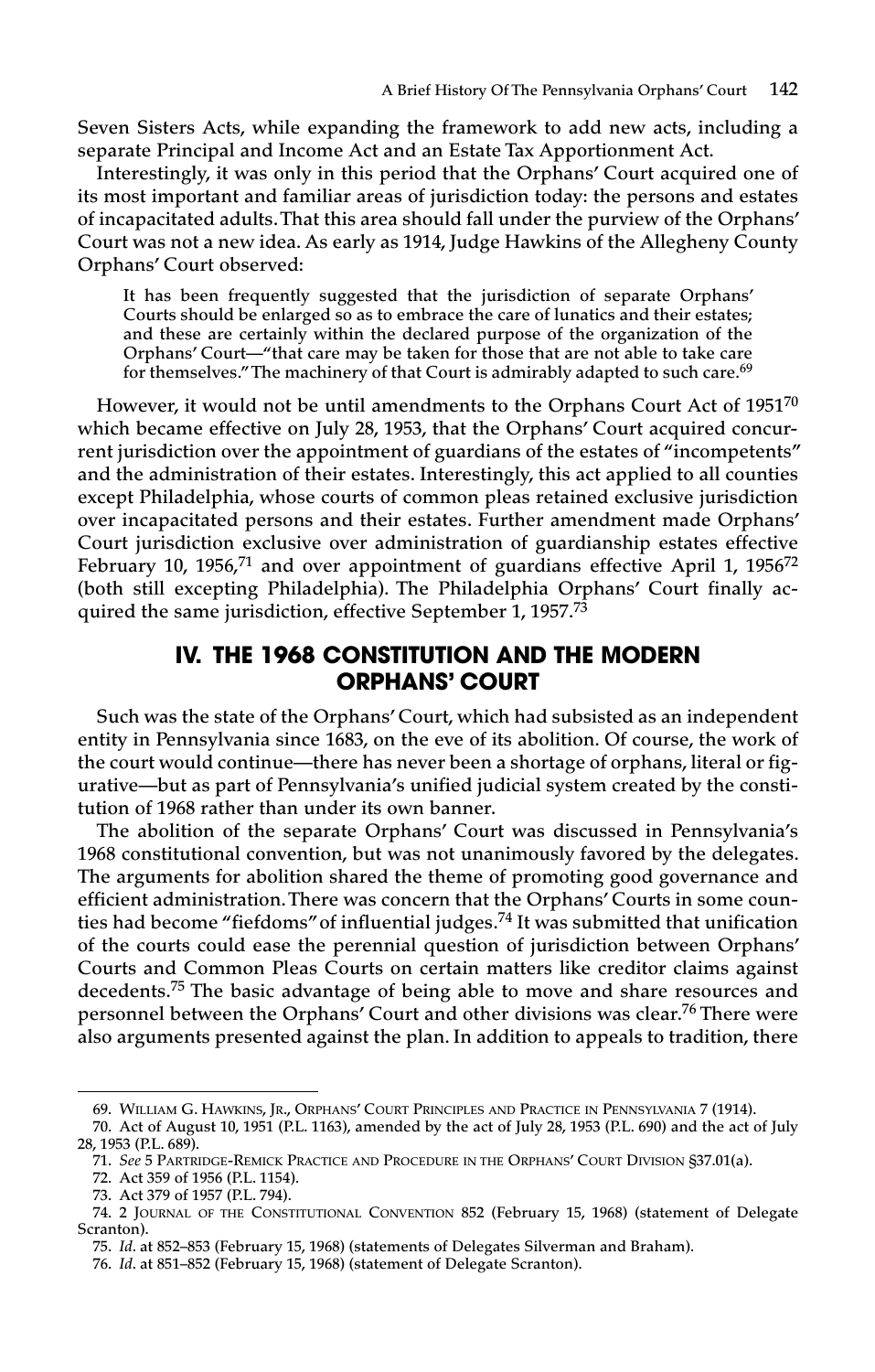**was concern that the valuable expertise of Orphans' Court judges and staff in a specialized and rather technical field would be squandered or diluted if shuffled between divisions. <sup>77</sup> A synthesis was reached by the retention of Orphans' Courts as separate division of the court of common pleas in those counties populous enough to support a separate court, allowing specialist judges and staff mostly to continue their work while allowing for centralized management and pooling of resources, and easing jurisdictional tensions. 78**

**However, one final indignity remained for the Orphans' Court: a proposal that it be stripped of its name and christened the "Estate Court Division," in an effort to "call a spade a spade!"79 Happily, this proposal was defeated by the healthy margin of 22 delegates for to 105 against, preserving the Orphans'Court's ancient name that so well conceptualizes its continuing role.**

**There have only been a few significant changes to Orphans' Court law and procedure since the Constitution of 1968. One of these was the promulgation the PEF Code as Title 20 of the Pennsylvania Consolidated Statues by the passage of Act 164 in 1972. <sup>80</sup> This act supplanted the prior, informal (though ubiquitous) arrangement in Purdon's Pennsylvania Statutes, and gave us the thoughtful arrangement of virtually the entire body of law practiced in Orphans' Court that continues in use to this day, updated and amended as necessary. <sup>81</sup> In 1980, aggrieved Orphans' Court parties also lost their direct appeal to the Pennsylvania Supreme Court, a right mentioned at least as far back as the Act of March 27, 1713, bringing their rights into accord with the rights of other parties in the courts of Common Pleas whose appeals lie to Superior or Commonwealth Court. 82**

#### **V. CONCLUSION: LOOKING TO THE FUTURE**

**Our present Orphans' Court is a product of three centuries of change. If the Orphans' Court of 1832 would have been unrecognizable beside the London Court of Orphans, how much more so the modern Orphans'Court? Its jurisdiction, though still strictly limited by its statutory mandate, <sup>83</sup> is vastly wider than the London or early colonial Orphans' Courts, encompassing all decedents' estates, trusts, guardianships of adults, powers of attorney, and certain charities, to name but a few. <sup>84</sup> The court has been conservative in nature, adhering to the basic principle of supervising those who hold property and exercise rights on behalf of others, while at the same time constantly growing to meet the changing needs of society.**

**What demands will the Orphans' Court face in the future? How might it grow to meet them? A crystal ball notwithstanding, the best way to predict the future is probably by considering current trends. Reviewing statistical data about Orphans' Court caseloads reveals some significant patterns. 85**

**<sup>77.</sup>** *Id***. at 851, 853 (February 15, 1968) (statements of Delegates Welsh and Shoemaker).**

**<sup>78.</sup>** *Id***. at 854 (February 15, 1968) (statements of Delegate O'Donnell).**

**<sup>79.</sup>** *Id***. at 1114 (February 21, 1968).**

**<sup>80.</sup> Act 164 of 1972 (P.L. 508), effective July 1, 1972.**

**<sup>81.</sup>** *See* **Fiduciary Review, August 1972, pp. 1–2.**

**<sup>82.</sup> Act 137 of 1980 (amending 42 Pa.C.S.A. §722).**

**<sup>83.</sup> The complete jurisdiction of the modern Orphans' Court is set by 20 Pa.C.S.A. §711–713.**

**<sup>84.</sup> 20 Pa.C.S.A. §711–713.**

**<sup>85.</sup> The data below was drawn from the publically available annual reports published by the Philadelphia County and Allegheny County Courts of Common Pleas. Of course, the experience of other** counties may not be identical, but a complete survey of all 67 Pennsylvania counties is outside the scope **of this Article. Special thanks the Honorable Matthew D. Carrafiello, administrative judge of the Court of Common Pleas of Philadelphia County, Orphans'Court Division, for his thoughtful presentation of the Philadelphia material to the author.**